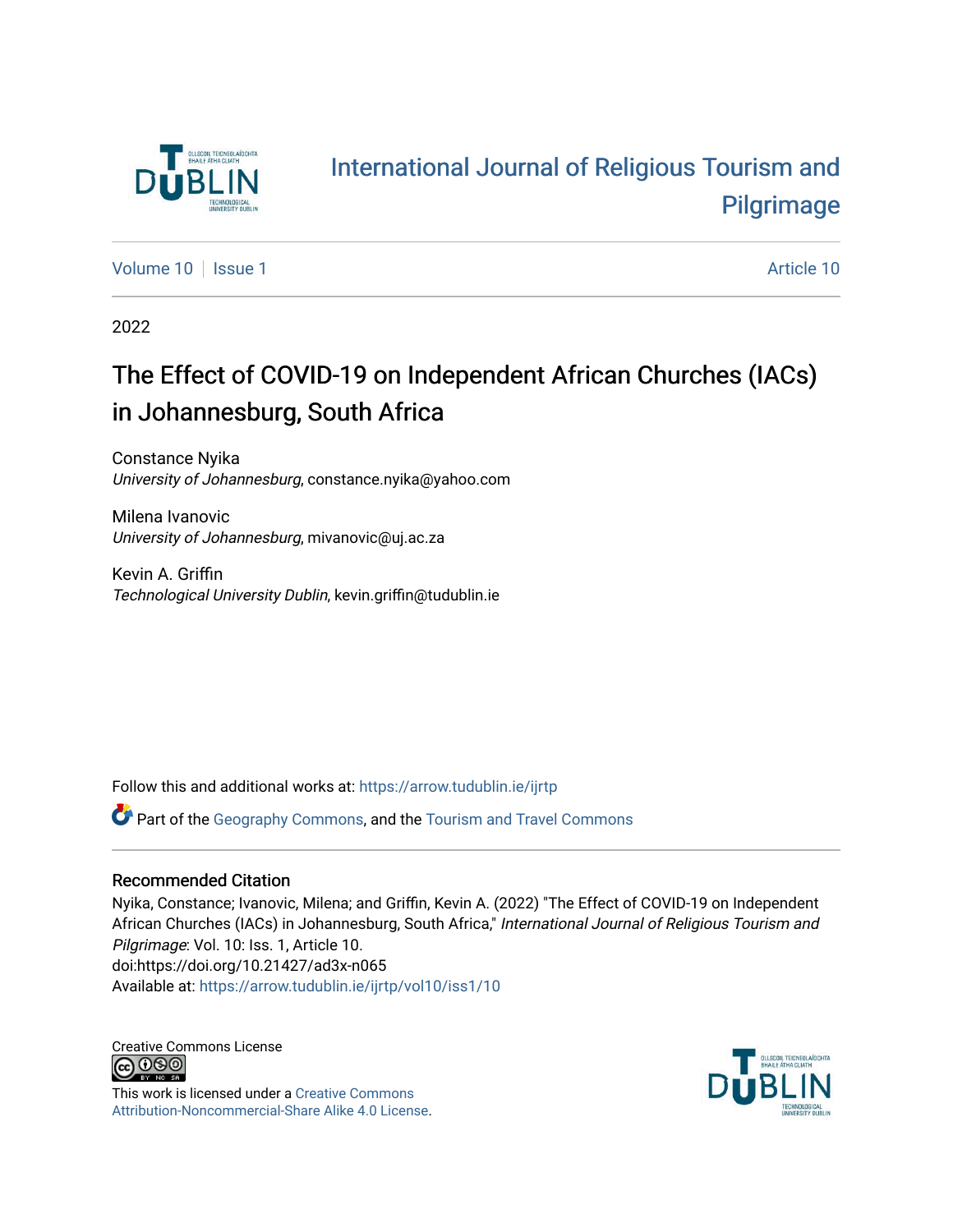# **The Effect of COVID-19 on Independent African Churches (IACs) in Johannesburg, South Africa**

#### **Constance Nyika**

University of Johannesburg constance.nyika@yahoo.com

#### **Milena Ivanovic**

University of Johannesburg mivanovic@uj.ac.za

#### **Kevin A. Griffin**

Technological University Dublin kevin.griffin@tudublin.ie

> This paper explores the effect of the COVID-19 pandemic on the religious tourism activities of the four most prominent Independent Apostolic Churches (IAC) operating in Johannesburg, South Africa. This is an interpretive qualitative research study based on data from 15 telephone-based semi-structured interviews with congregants and church leaders of the Zion Christian Church, Zimbabwe (ZCC Mutendi), The Apostolic Church of Johane Marange, The Apostolic Church of Johane Masowe and Apostolic Faith Church, Mugodhi. Thematic content analysis was used for data analysis.

> The COVID-19 pandemic has negatively impacted the religious tourism activities of all four IACs in the study as they accepted and implemented various aspects of the lockdown regulations. The cancellation of their main annual events and weekly and monthly activities combined with a considerable reduction in contribution from their members resulted in churches' inability to finance their main activities, i.e. their healing camps. It is evident that the ripple effects of reduced IAC activities in and around Johannesburg has negatively affected the city's income from churches' religious tourism activities.

> This is the first study to explore the activities of IACs in Johannesburg (and Africa) before and during the pandemic, pointing to churches' significant contribution to religious tourism in the city.

> **Key Words:** religious tourism, Independent African Churches, COVID-19, Johannesburg, South Africa

## **Introduction**

Religious travel is one of the earliest forms of tourism in the world. It has shown significant growth over the years as various religions spread or are being conceived (Griffin & Raj 2017; Nyikana, 2017; Saayman, Saayman & Gyekye, 2013). Religious travel is driven by people's faith and need to feed spiritual beliefs with more understanding of its inception, current leaders and sacred places among other things. This leads to individuals visiting holy places, sanctuaries, tomb sites of historical spiritual people or forefathers as well as to learn the history and proper traditions of their respective spiritual beliefs (Apleni & Henama, 2016; Duran-Sanchez *et al*., 2018). These travelling individuals are known as pilgrims or religious tourists but for purposes of this paper we shall refer to them as pilgrims which simply means an individual motivated to travel by religious purposes

(Collins-Kreiner, 2010). In all these visits there exists a functional generation of tourism income as destinations benefit financially from travelling individuals (Engresi, Fatih & Bayrum, 2014; Ivanovic, 2009; Olsen, 2012, 2013; Raj, Griffin & Blackwell, 2015; Terzidou, Scarles & Saunders, 2018; Vukonic, 2002).

Evidence of religious tourism's economic benefits are apparent around the world in prominent religious cities such as Mecca, Bodhgaya, the Vatican City, Karbala, Jerusalem and Istanbul. Despite the majority of religious cities (other than the likes of Jerusalem) connecting to only one specific religion, African religious cities are centres of religious activities of many Independent African (Apostolic) Churches with Johannesburg being an important African centre of Christian religious pilgrimage. In the same manner as the aforementioned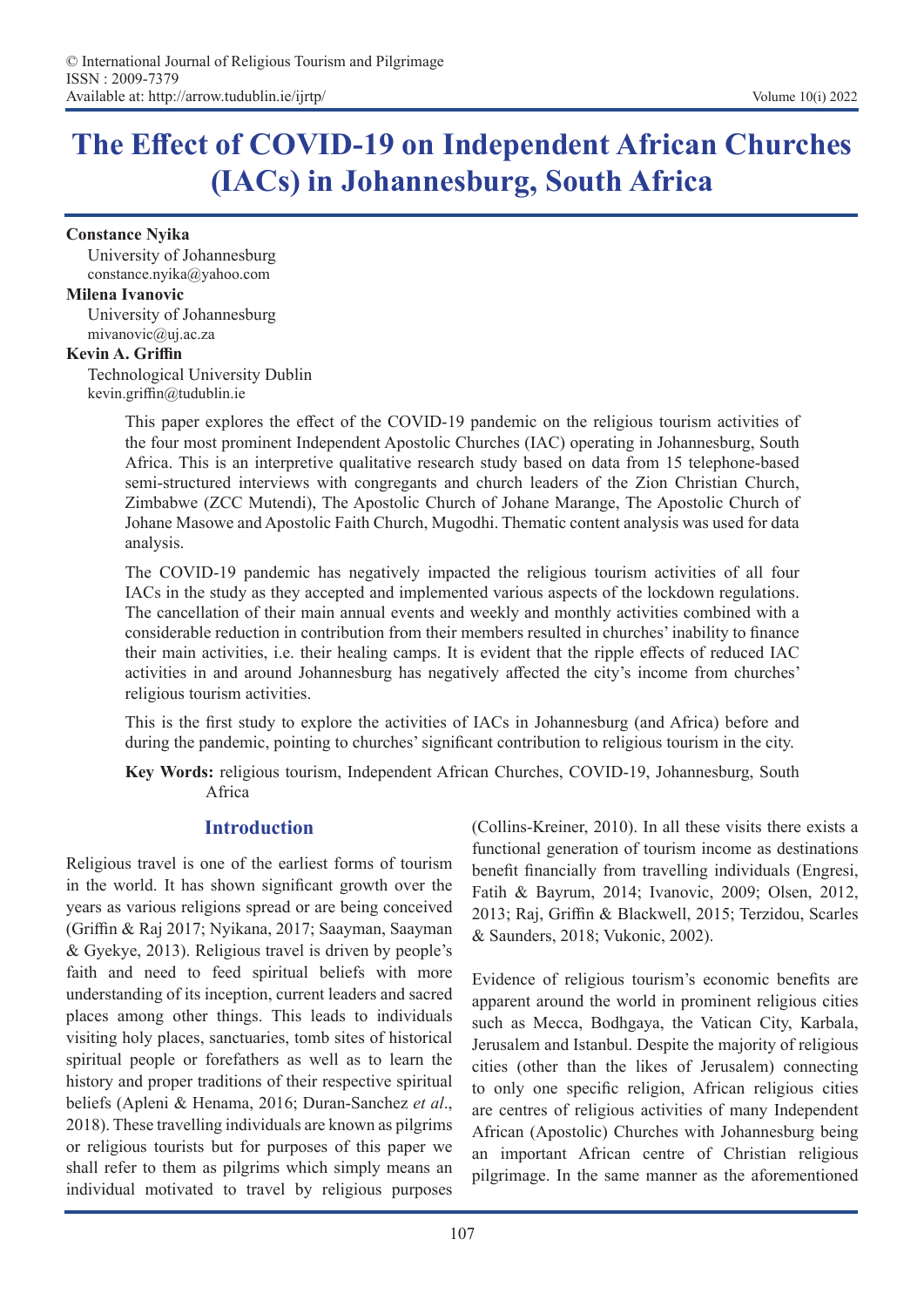famous cities, Johannesburg benefits from the religious activities of these churches. Religious based festivities and commemorations typically include spending on food, transport, clothing and travel, which all contribute economically to urban development (Apleni & Henama, 2017; UNIVEN Research Report, 2015). As the religious tourism multiplier effect works through the city economy it creates new economic linkages spreading outwards from cities into peri-urban areas and ultimately the entire region (Henama & Sifolo, 2017; Kruger & Saayman, 2014). Local communities benefit through the creation of new employment whilst businesses, informal and formal, avail of new business opportunities, seasonally or throughout the year (UNIVEN Research Report, 2015). In turn, this promotes economic growth, infrastructure and social development in urban destinations.

Despite the contribution of Independent African Churches (IACs), to religious tourism travel in Southern Africa, 'ZAR400 million boost for the regional economy in 2011' according to Saayman *et al.*, 2013:412, the phenomenon is not well understood and remains under the radar for researchers and policy makers. Many of these IACs have emerged as a result of political turmoil and economic instability in African countries such as Zimbabwe, Namibia, Ethiopia, Nigeria, Democratic Republic of Congo (DRC) and Malawi. This unrest has led to considerable migration within the continent. For example, in Africa, the volume of international migrants in 2019 alone is estimated at 21 million of whom 4 million were hosted in South Africa (International Organisation for Migration, IOM, 2020). The majority of these migrants settle in Johannesburg, which houses the biggest population of Zimbabwean refugees and immigrants, estimated to be 2 million people (Botha, 2013; Blom Hansen, Jeannerat & Sadouni, 2009; Settler & Mpofu, 2017). This movement of people has led to diversification of religious practices, and as a result, a vibrant religious tourism industry has emerged. Migrant pilgrims who live and stay in Johannesburg host religious events / festivities of their native churches within Johannesburg as well as spending on travel back to their home countries for major annual events and festivals. For this reason, we cannot just define Johannesburg as a tourism destination as there is even more outward movement. Also, the impacts of these churches on the city economy are difficult to measure, although we know there is some impact because of the large migrant numbers, hence the need for a primary study of this effect after the pandemic. This is a unique phenomenon of African religious tourism where

IACs congregants travel back home for celebration of major annual commemorations, while also creating an economic significance in Johannesburg, their host city.

Throughout the early months of 2020, rising incidents of COVID-19 around the world led to an increasing concern throughout the tourism industry (UNWTO, 2020; WHO, 2020) especially in relation to religious activities in cities. In many situations, lockdown regulations such as restricted mobility and social distancing temporarily closed down all religious tourism (Raj, 2020). Thus, this paper explores the effects of COVID-19 lockdown rules on religious tourism activities in one of the tourism cities (Johannesburg) in Southern Africa. To elaborate on this, the study provides a comparative analysis of pre-pandemic and lockdown religious activities of four prominent IACs in South Africa: The Apostolic Church of Johane Marange; The Apostolic Church of Johane Masowe; The Mugodhi Apostolic Faith Church and The Zion Christian Church (ZCC), Zimbabwe (Mutendi). The study explores the perceptions of congregants towards measures taken by authorities to curb the spread of the pandemic through social distancing and subsequent cancellation of their most celebrated annual festival, the Passover (in Hebrew Pesach) originally a Jewish holiday where they commemorate their exodus from slavery in Egypt. It also looks at responses the churches have taken to overcome these challenges to their faith. As disruption of the main churches' activities reflects negatively on their income, the paper also identifies ways the churches have generated income during lockdown to ensure their survival. Lastly, the paper presents how churches managed to maintain the fine balance between the needs of the faithful and the imposed lockdown restrictions. Results of the study will add to a better understanding of religious travel and tourism activities in the African context and contribute towards policy making and urban planning in tourism cities.

This paper is structured as follows: it begins with a description of IACs and their background, a discussion on how migration has supported the growth of religion and urban tourism in Johannesburg followed by an exploration of how COVID-19 lockdown regulations have impacted this religious tourism in an urban setting. These sections are followed by a description of the methodology and the findings of the research. Following this an overall discussion is presented.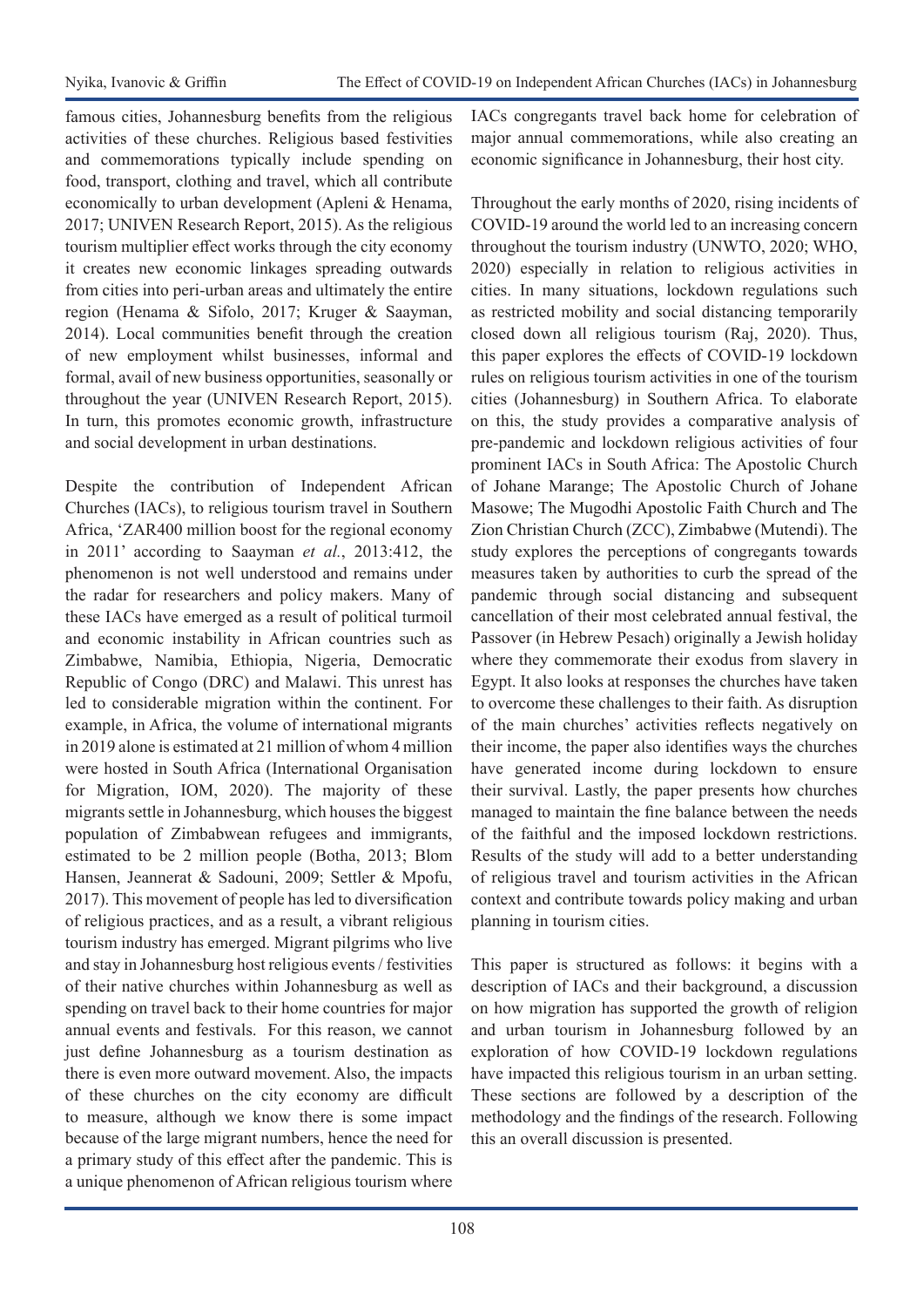### **Literature Review**

### *Background of IACs*

Christianity has existed in Africa for a long time. The Biblical New Testament in Acts 8 verses 26 onwards references Africa when it talks about Phillip the Ethiopian Eunuch. There is also evidence of Christian practices in Cyrene, Egypt during the  $1<sup>st</sup>$  century, and the 'Desert Fathers' of north Africa are credited with establishing the origins of Christian asceticism (Salminen, 2017). In more recent times evidence for the rapid spread of Christianity in Africa is attributed to  $19<sup>th</sup>$  century colonial Christian missionaries (Chitando, 1991). African Christianity owes its roots to this missionary / western influence but has developed into an indigenous initiative largely influenced by local beliefs (Ross *et al.*, 2017). The term Independent African Churches (IACs) is used interchangeably with African Initiated Churches (IACs) or Instituted / Independent African Churches (IACs) (Zwane, 2017). All of these terms mean one thing 'a church which has been founded in Africa by Africans primarily for Africans' (Daneel, 1971:285). The term 'Independent' refers to these churches being independent from racial and economic exclusion which was a feature of the initial missionary churches during colonial times – this is one of the primary reasons for their formation – in a form of schism.

IACs have shown noticeable growth throughout Sub-Saharan Africa (Pobee, 2002). In 1981 they comprised 15% of the Christian population in Sub-Saharan Africa. Their membership was estimated to be over 83 million in 2002 (Pobee, 2002) and is estimated in (2020) to be in the region of 243 million out of a population of 1.14 billion in Sub-Saharan Africa (Statista, 2021). The growth of IACs is a major form of Christian development throughout the African continent (Daneel, 1971). Missionary Catholics and Methodists were considered western by Africans and while African natives wanted to take part in the gospel they disagreed with some of the doctrine and the paternalistic way in which missionaries in their churches disadvantaged the native Christian leaders. In addition to religious variance, most of the missionaries became colonial leaders, helping to dominate the African people (Kealotswe, 2014). Consequently, Africans saw western Christianity as a colonial tool of oppression thus, the formation of IACs was a direct response to colonialism. In addition, Africans felt the western church was not concerned with their daily problems so they formed a type of church which would address poverty, witchcraft

and healing among other desired practices (Kealotswe, 2004). Thus, IACs clearly combine Christian beliefs with African traditional beliefs and despite many theories being suggested regarding their formation, the most prevalent is that they are a response to Europeanisation of Christianity which did not address the specific spiritual and physical needs of African people (Jules-Rosette, 1987; Ross *et al.,* 2017).

### *Characteristics of IAC practices*

IACs are viewed by some scholars as protest churches (Kealotswe, 2014). However, this has proven to be untrue as 60-70% of congregant members of mainline churches (i.e., the Initial Christian missionary churches) have now moved to IACs (Bompani, 2010; Jules-Rosette, 1987). The main reason for Africans to join the IAC appears to be to seek the protection of the Holy Spirit.

*IACs take the negative forces within African cosmology seriously by responding to real problems as perceived … namely witchcraft, sorcery, and evil spirits, understanding it is acceptable to interpret socio-economic hardships and deprivation in contemporary society within the context of adverse cosmic forces. IACs are considered experts in granting people protection and fortification against the powers of evil accounting to a large degree for their popularity and growth* (Bompani, 2010:309)

These IACs also travel to new places, converting new people and baptising them in rivers, in the name of the Father, the Son and the Holy Spirit. They hold services and gatherings where pilgrims come from far and wide for events such as Passover (they commemorate the Passover as derived from the Old Testament of the bible in Exodus 12 as well as the New Testament John 13, verses 1-15 as opposed to Easter celebrations which commemorate the resurrection of Jesus Christ). This element of travel makes the pilgrims direct contributors to tourism spending, with widespread ripple effects for African economies (Kealotswe, 2004).

The detailed happenings in many IACs is vague. Some of these institutions have experienced constant schisms, many of them lack proper tangible records, and literacy levels of church members is an issue in certain instances (Ohlmann, Frost & Grab, 2016). Some scholars have lived among the congregants in order to develop firsthand experiences and wrote extensively about the inner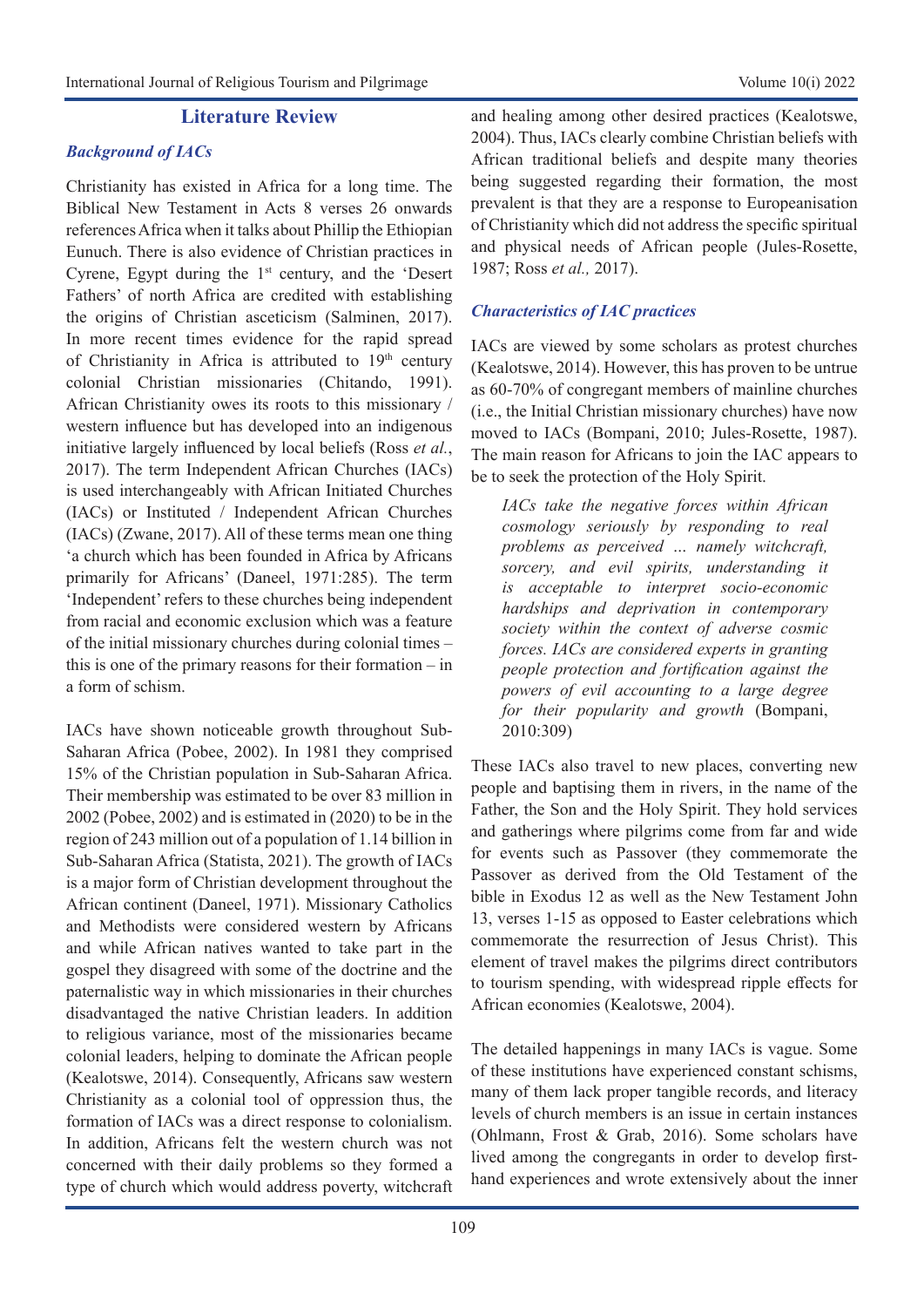workings of the churches, e.g., Sundkler and Steed (1961) who examined the Bantu prophets in South Africa; Daneel (1971) who explored Old and New in Southern Shona Independent Churches; Kealotswe (2004) who examined African Independent Churches in Botswana.

IAC practices are largely similar with only slight differences between the denominations; however, all operate very differently from the mainline churches. This applies to the four churches under investigation in this study. In IACs, preaching and sermons are not prepared systematically, a preacher selects a part of the scripture and it is read to them text by text as they explain it and preach at the same time. Singing is allowed to interrupt the preaching from time to time. It is common for several preachers to hold the service and to carry out prophecy or laying of hands which is allowed to run concurrently with the sermon – this free-flowing structure is very different from most of the mainline churches (Hill, 2019).

Some IACs understand and relate to scriptures (ZCC Mutendi, AFC Mugodhi) whereas others like the Johane Maranke and Johane Masowe churches do not believe or read scriptures. According to Daneel (1971), the congregants venerate but do not worship ancestors, unlike the original missionaries who would have considered this idea as heretical. For IACs, witchcraft is a reality that can only be neutralised or eliminated by the Holy Spirit. At times, people who practice sorcery and witchcraft are pointed out, these are expected to confess and are helped by the prophets to get rid of the evil spirits which are using them (Ohlmann *et al.*, 2016). Congregants thus, feel protected and at ease when the prophets are present. The accused can be rehabilitated and absorbed back into their religious community which is something liberating which western / mainline churches would not accept.

## *Urban spaces and religious activities*

Considering their contemporary growth and spatial distribution, IACs exist mainly in urban spaces, where they promote religious activities. The share of the worldwide population which lives in cities and the proportion affiliated with religious traditions has increased over the years (Berkley, 2019). Therefore, urban spaces / cities act as cradles or laboratories for spiritual and religious movements, they are 'loci of presence and public expression of religious diversity' (Martinez-Arino, 2018:811). Unfortunately, it has taken some time for religious scholars to recognise that built environments and urban infrastructure are habitats for religious performance and place making (Knott, Krech & Meyer, 2016). Thus, earlier assumptions were that urbanisation led to secularisation and the demise of religion as suggested by classical sociologists such as Marx and Durkheim (mentioned by Coser, 1977), but this line of thought has since changed. Burchardt and Becci (2013) and Kealotswe (2014) suggest that forces of change in the  $21<sup>st</sup>$  century such as globalisation and transnational migration actually promote the growth of religious activities.

Studies of religious landscapes in Europe and Africa note that these spaces have been changed dramatically by migration (Snyder *et al.*, 2016). Johannesburg, Southern Africa's economic hub has shown pronounced migrant pluralism since the end of apartheid in 1994 (Sodouni, 2013). An increased visibility of religion has resulted, with an emergence of 'new religious institutions, religious events and religious festivals in this metropolis' (Sodouni, 2013:47). While significant communities of Muslims, Hindus and others exist in Johannesburg, this paper focuses on Christians, and African churches specifically. Their religious events and festivals form part of an urban religious tourism phenomenon, using businesses and facilities which provide food, transport, accommodation and venues among other services. This has been explored in the instance of ZCC gatherings in Morea studied by Saayman (Saayman *et al.*, 2013). Thus, domestic, regional and international religious tourism are all enhanced by this increased migration to cities.

However, in recent times, the mass movement of worshippers, and the resultant high concentrations of people linked with this economic / religious activity and thus, the unavoidable levels of inter-personal interaction have proven to be major disease infection hotspots. Thus, religious gatherings have attracted considerable attention in light of COVID-19 and its spread. This has resulted in governments restricting religious gatherings or in some cases prohibiting them completely.

## *COVID-19 and its impact on religious activities in the city*

Prior to COVID-19, studies on the effects of pandemics in tourism cities were very limited. Recent evidence, however, redresses this gap and has shown that COVID-19 has devastating impacts on all sectors of the economy worldwide and cities have been central stage in both the causes for spread of the virus and in paving a way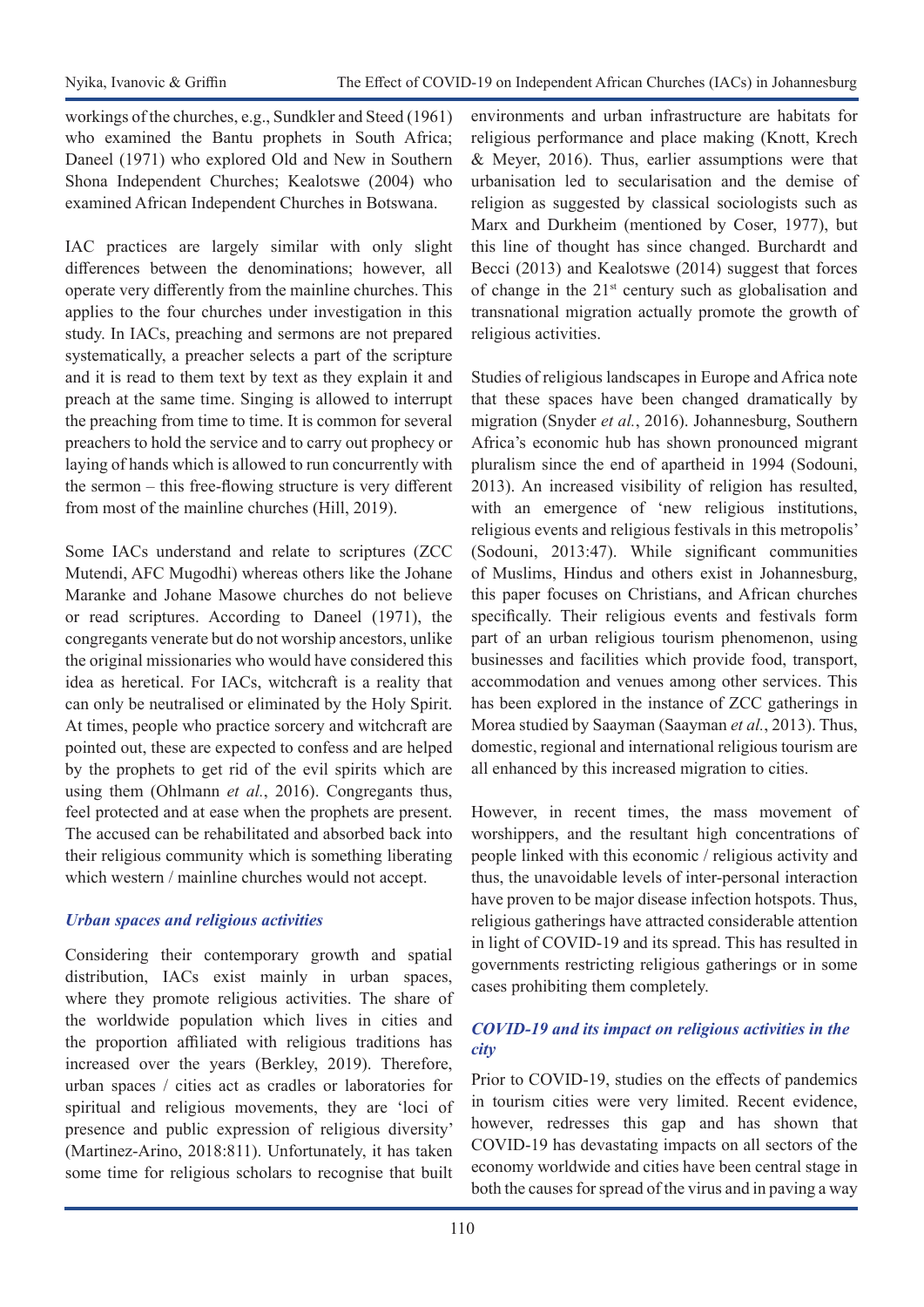to recovery. Of interest for this paper, the behaviour of pilgrims in tourism cities has been altered in response to this pandemic (Gosling *et al.*, 2020). Faith communities had to cancel their activities, including pilgrimages, observances and festivals, and have turned to virtual platforms to continue their divine work (Raj & Griffin, 2020). At a very practical organisational level, this has led to huge loses of income which would be characteristic of major events such as Passover festivities, Ramadan and Hajj - some of the largest religious observances and gatherings contributing economically to religious tourism cities (Griffin & Raj 2017; Saayman *et al.*, 2013).

Based on lessons learned from handling Ebola and MERS outbreaks in West Africa and the Middle East respectively, Africans were well prepared to deal with COVID-19 and responded quickly and positively to the implementation of strict regulations. While these restrictive regulations impacted on all sectors of society in many ways, the focus of this paper is on religious activity, and thus we focus on this aspect of pandemic management.

The South African government and other international institutions have begun to appreciate the complex structures within religious institutions as well as their enormous influence and the potential they have for working with communities and congregations. While knowledge about faith communities in Africa is still quite limited, some African governments and agencies have sought input from religious communities during lockdown and restriction, as they constitute the majority of the populace. Efforts to solve the differences between authorities in Southern Africa and religious communities in implementing lockdown measures are normally poorly executed, and instead of cooperation, have resulted in deepening suspicions and potential rebellion instead of the intended positive reactions. Translators / mediators or people who understand these groups are crucial in building viable bridges and involving religious institutions in planning for solutions because they constitute an important populace, but also because they contribute economically and otherwise through religious tourism (Marshall & Wilkinson, 2020).

In the early days of the pandemic, as evidence emerged of religious gatherings accelerating the spread of the virus, gatherings were prohibited and later as the lockdown restrictions started to ease religious gatherings were still strictly controlled (Dallas, 2020; Dein, Loewenthal, Lewis & Pargament, 2020). The South-African government in

its five-level COVID-19 alert system issued guidelines regarding religious gatherings. Regulation 37(1) of the Disaster Management Act stated the following:

- *'Religious gatherings allowed under lockdown level 3 but with certain restrictions to combat the spread of COVID-19 as of 01 June 2020.*
- *-Maximum 50 congregants within appropriate venue*
- *-Plans and protocols to ensure health, hygiene and social distancing are observed*
- *-Wearing of cloth masks, no physical contact, accurate register with contact details, screening to be done, no elderly people over 60 years of age*
- *COVID-19 committees to be established in every congregation*

(South African Government, 2020)

A lockdown alert system was used to manage the easing of lockdown regulations in South Africa from total lockdown - Level 5 (from 26 March 2020) to Level 1 (from 21 September 2020). Level 3 meant there were still many restrictions included at workplaces and socially, to address a high risk of transmission (South African Government, 2020).

In common with many places around the world, most churches in South Africa urged their members to observe the instructions of the World Health Organisation (WHO, 2020a) and local authorities. Responses from churches included turning to livestreaming, radio and television to provide fellowship services to their congregants. Some religious institutions set up drive-in church services in their parking lots and some turned to using online apps to distribute their devotionals (Dallas, 2020; Dein *et.al*, 2020). During this pandemic, increased manifestations of religiosity have been noted across the world (Parke, 2020). It is reported that people turned to religion for comfort and became more prayerful than before (Dein *et.al*, 2020). Some religious communities, however, chose to ignore health preventative measures because of differing doctrinal beliefs. Some Christian groups believe the pandemic was apocalyptic and was fulfilling prophecy and others believed it was punishment for sins.

In comparison, during the 2019 Ebola pandemic in West Africa, the disease spread rapidly. Schools were closed and economies as well as societies were disrupted. In the religious world, many pastors, out of ignorance continued to lay hands on the sick, referring to the plague as the wages of sin. Fear and distrust led to attacks on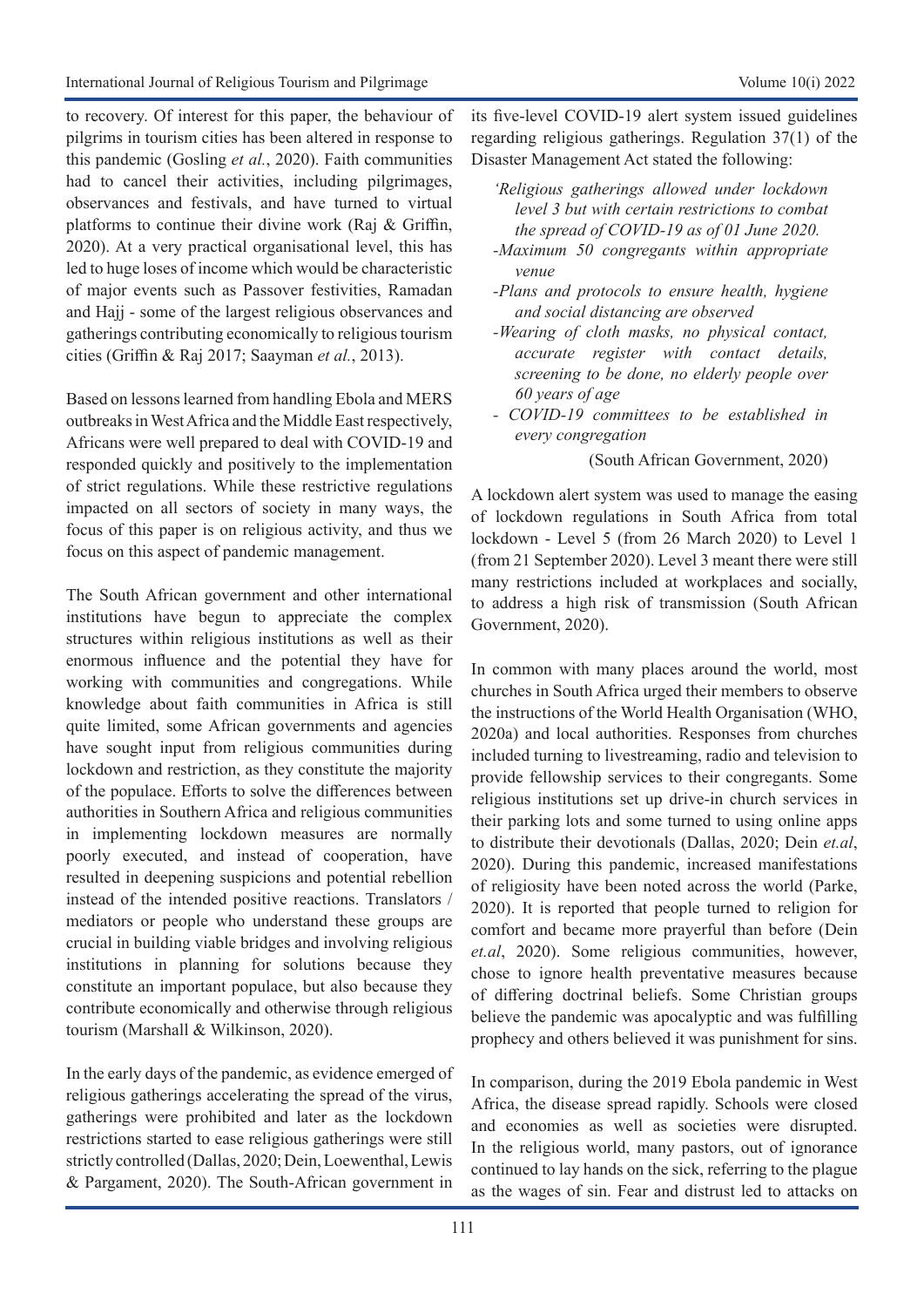medical teams in some places. One of the problems was that public health experts did not think to engage with religious communities and their leaders to spread crucial information, resulting in deaths from handling and digging up corpses to perform cultural rituals (Marshall & Wilkinson, 2020).

In a nutshell, African governments have shown improved understanding in dealing with the COVID-19 pandemic. They have involved church leaders in their discussions and plans of action which has helped to inform the public concerning the pandemic and what they should avoid doing to curb the spread. This has helped to lower the otherwise devastating impacts of the pandemic on the African continent especially as religious gatherings were pinpointed as super-spreaders. A closer look at the activities of IACs and how they have been affected is paramount as they have both a social and an economic significance for urban spaces that is otherwise overlooked. Understanding this will in turn assist in resetting the tourism economy, because according to a study by Olsen and Timothy (2020), religious travel is one area that may not see prolonged effects from the current crisis.

## **Methodology**

This study is based on an interpretivist research paradigm and employs a qualitative phenomenological research design (via telephone-based interviews). Qualitative data are used because they provide a basic understanding of an issue using a limited number of subjects (Creswell & Creswell, 2018; Yin, 2009). Due to the nature of the study, thematic content analysis was used after the interviews were transcribed (Leavy, 2017). Limited time and resources made these techniques suitable for this study despite having a number of shortcomings. Following governmental and health safety guidelines, some additional fieldwork was conducted during the month of July 2020 in Johannesburg during the height of the pandemic when the country was at lockdown Level 3. A non-probability sampling strategy was utilised in the form of convenience sampling technique as it was a difficult time to get into contact with people.

In total, 15 semi-structured telephone interviews were conducted, out of 20 which were initially intended. Some of the interviewees withdrew at the last- minute citing personal as well as official reasons, and in line with the ethical requirements of the study this was unavoidable. It is assumed that certain potential participants were

uncomfortable taking part due to the pressures and strains experienced during the various restrictions related to combating COVID-19 (WHO, 2020b).

Two sets of interview questions were used, one for church leaders (who were all male) and the other for congregants. Four of the respondents were female and eleven were males. In this regard one leader for each church was interviewed making a total of four leaders and eleven congregants. To ensure anonymity, respondents were asked not to provide their names, and their identities were coded as Respondent 1, Respondent 2 etc. The population sizes of the churches were as follows: Johanne Marange, approximately 1000 congregants, Orange farm branch; Johanne Masowe, approximately 60 congregants, Kempton Park Branch; AFC Mugodhi, approximately 100 congregants CBD branch and; ZCC Mutendi, 60 congregants termed as Caderah Cresta branch. Because we only used a single branch from each church the results of this study are only an indication and not conclusive. The interviews lasted on average, 25 minutes each. The interview protocol was developed based on a mixture of data from the literature review as well as the study's aim. Triangulation of data sources from secondary research, interviews with leaders and interviews with congregants was undertaken. Themes were established based on these converging sources, adding to the authenticity and credibility of the study. In a number of instances, followup interviews were conducted with participants asking them to verify details and the accuracy of their initial responses.

## **Findings**

The main objective of this study is to explore the effects of COVID-19 on the religious activities of Independent African Churches (IACs) in Johannesburg. In the subsections below the overall profile of the respondents is illustrated (see Table 1), the interview findings are summarised briefly and then a discussion is presented. In analysing the data several themes emerged which assisted in presenting the findings thematically, as well as benchmarking results against the research questions of the study and literature findings. The key themes were activities of churches before and during pandemic lockdown, perceptions of congregants towards lockdown measures, responses of churches to challenges of lockdown, concerns, fears and financial impacts of lockdown.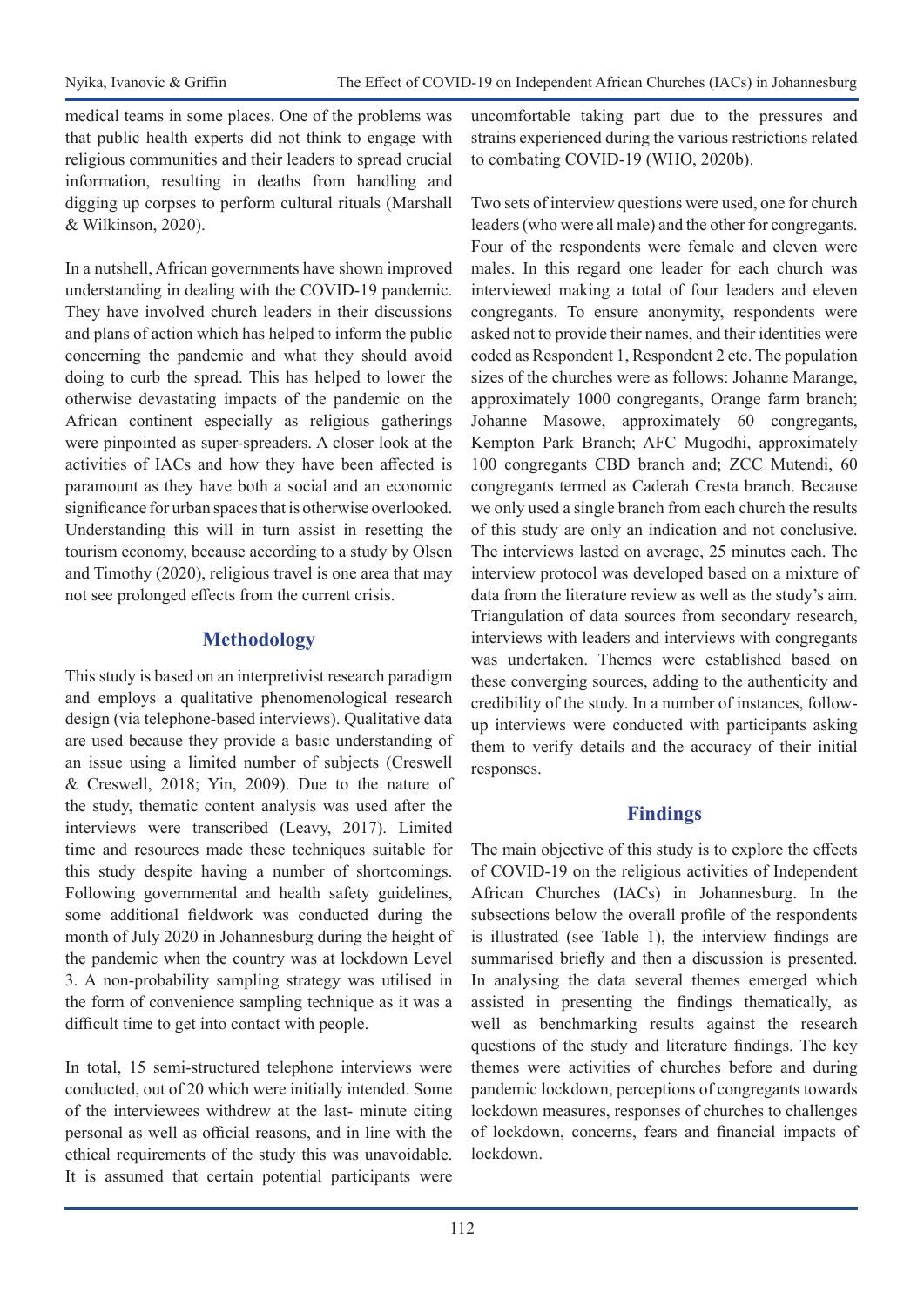| <b>Table 1: Characteristics of Interview Respondents</b> |                                    |                 |                |               |                                     |  |  |
|----------------------------------------------------------|------------------------------------|-----------------|----------------|---------------|-------------------------------------|--|--|
| <b>Respondent</b>                                        | $Church*$                          | <b>Position</b> | Age            | <b>Gender</b> | <b>Education</b>                    |  |  |
| R <sub>1</sub>                                           | Johane Masowe                      | Leader          | 40             | M             |                                     |  |  |
| R <sub>2</sub>                                           |                                    | Congregant      | 35             | F             | <b>BSc</b> Accounting               |  |  |
| R <sub>3</sub>                                           |                                    | Congregant      | 28             | F             | Diploma in Culinary Arts            |  |  |
| R4                                                       |                                    | Congregant      | 34             | M             | <b>B</b> Com Electrical engineering |  |  |
| R <sub>5</sub>                                           |                                    | Congregant      | 28             | M             | Advanced level                      |  |  |
| R <sub>6</sub>                                           | AFC Mugodhi                        | Leader          | Not disclosed, | M             | Diploma in architecture             |  |  |
| R7                                                       |                                    | Congregant      | 35             | M             | Ordinary level                      |  |  |
| R15                                                      |                                    | Congregant      | 28             | М             | Degree in animal science            |  |  |
| R <sub>8</sub>                                           |                                    | Congregant      | 35             | M             | Ordinary level                      |  |  |
| R <sub>9</sub>                                           | <b>ZCC</b> Mutendi                 | Leader          | Not disclosed  | М             |                                     |  |  |
| R10                                                      |                                    | Congregant      | 30             | F             | Hons in Sociology                   |  |  |
| R <sub>11</sub>                                          | Johane Marange                     | Leader          | Not disclosed  | M             | Ordinary level                      |  |  |
| R12                                                      |                                    | Congregant      | 34             | F             | Accountant                          |  |  |
| R13                                                      |                                    | Congregant      | 40             | M             | Higher national diploma in HR       |  |  |
| R <sub>14</sub>                                          |                                    | Congregant      | 48             | M             | Master's in finance                 |  |  |
|                                                          | The full names of the churches are |                 |                |               |                                     |  |  |

The full names of the churches are:

- The Apostolic Church of Johane Masowe,

- The Apostolic Faith Church Mugodhi

- The Zion Christian Church (ZCC) in Zimbabwe (Mutendi).

- The Apostolic Church of Johane Marange,

Note: Respondent 15 is under the AFC Church.

#### *Activities of churches before and during pandemic lockdown*

The research reveals that the activities of the churches have been negatively impacted by the pandemic lockdown. The four churches reported cancellation of at least one core festival because of the pandemic, Passover for the ZCC Mutendi, Johane Marange and AFC Mugodhi whilst Johane Masowe missed their biggest annual festival – which is called *Musangano Wegore*. For their annual festivals, members of the churches spend between three- and seven-days camping (as mentioned in Table 2). Since the introduction of lockdown Level 3, which allowed church gatherings but under strict conditions as mentioned in the literature, one church out of the four (AFC Mugodhi) reported having resumed weekly congregations whilst one Johane Marange congregant (R11) said the regulations would be near impossible to follow because of their large numbers - hence they decided to suspend all services. Congregants of the same church, though from a different branch, reported attending weekly services in open spaces and sometimes at their homes. For those who were attending they have had to make a lot of changes such as reduced number of hours from seven to three hours, less than 50 people at one time, not eating together, leaving children and the elderly at home due to their potential vulnerability among other things. In a similar study by Parke (2020), Catholics

likewise requested their elderly congregants to not attend church services for their own safety. When comparing the activities of the churches before pandemic lockdown and during it, the data show that church activities were significantly reduced.

The literature asserts that internationally, most religions had their annual festivities and pilgrimages cancelled indefinitely as a result of the pandemic lockdown, for instance the Hajj for Muslims and Catholic Easter at the Vatican took place online (Dein *et al.*, 2020; Quadri, 2020). Before lockdown the IACs performed all of their activities freely, such as attending services which last an average of seven hours every Saturday or Sunday, singing and laying of hands on the sick (healing) eating together and sitting in close proximity. Additional church activities included visiting the sick and providing for their leaders as well as other groups like *sisters* (women devoted to prayer who never marry), but, because of the regulations they cannot do this (R1). Some religious practices have changed in significant ways in Europe and other parts of the world, resulting from the pandemic lockdown (Dein *et al.,* 2020). These include the cancellation of live services, pilgrimages and religious celebrations. In South Africa however, activities such as prophecy and healing through laying of hands appears to have continued for some of the IACs. R9 discusses how they responded to calls for a congregant who got sick: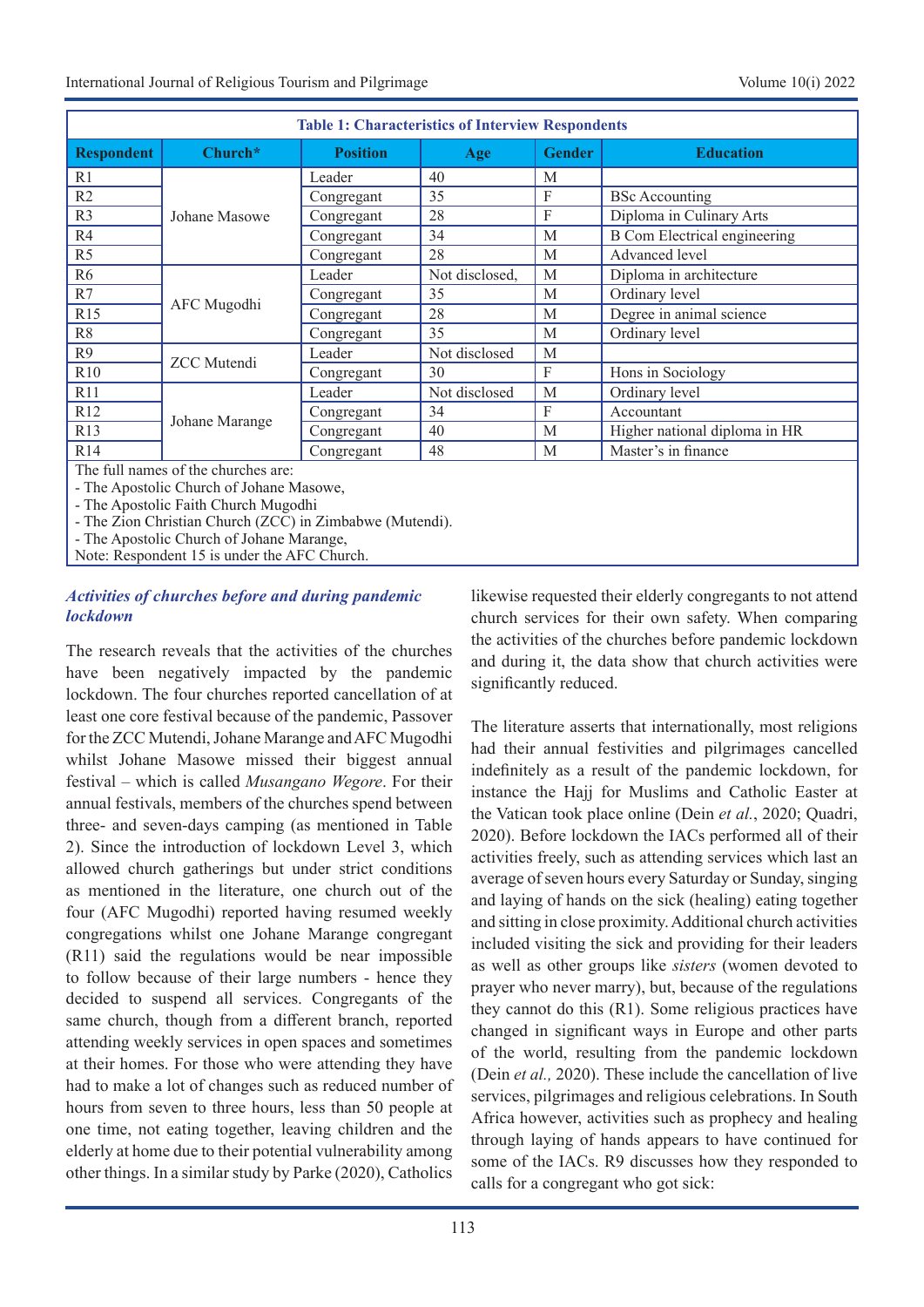| Table 2: Comparison of Church Activities Before and During COVID-19 Lockdown                                                                                                                                                                                                                                                                                                                                                                                                                                                                                                                                                                                           |                                                                                                                                                                                                                                                                                                         |  |  |  |  |
|------------------------------------------------------------------------------------------------------------------------------------------------------------------------------------------------------------------------------------------------------------------------------------------------------------------------------------------------------------------------------------------------------------------------------------------------------------------------------------------------------------------------------------------------------------------------------------------------------------------------------------------------------------------------|---------------------------------------------------------------------------------------------------------------------------------------------------------------------------------------------------------------------------------------------------------------------------------------------------------|--|--|--|--|
| <b>Annual Gatherings / Festivals</b>                                                                                                                                                                                                                                                                                                                                                                                                                                                                                                                                                                                                                                   |                                                                                                                                                                                                                                                                                                         |  |  |  |  |
| <b>Activities Before Lockdown</b>                                                                                                                                                                                                                                                                                                                                                                                                                                                                                                                                                                                                                                      | <b>Activities During Lockdown</b>                                                                                                                                                                                                                                                                       |  |  |  |  |
| <b>ZCC</b> has 3 major festivals annually:<br>• Round-up in January to thank God for getting into a new year                                                                                                                                                                                                                                                                                                                                                                                                                                                                                                                                                           | The ZCC Mutendi and AFC Mugodhi were supposed                                                                                                                                                                                                                                                           |  |  |  |  |
| (takes place in South Africa);<br>• Passover in Zimbabwe, Masvingo in April;                                                                                                                                                                                                                                                                                                                                                                                                                                                                                                                                                                                           | to attend their Passover in April at their headquarters<br>in Masvingo, Zimbabwe and Wedza, Zimbabwe,                                                                                                                                                                                                   |  |  |  |  |
| • Festival of the year where they ask for the rains - also in South<br>Africa.                                                                                                                                                                                                                                                                                                                                                                                                                                                                                                                                                                                         | respectively but these were cancelled.                                                                                                                                                                                                                                                                  |  |  |  |  |
| Johane Marange is comprised of two different groups who<br>both have 12 gatherings per year - two are the most important -<br>Passover and Festival of the Year:                                                                                                                                                                                                                                                                                                                                                                                                                                                                                                       | Johane Marange cancelled their annual Passover<br>due to take place in Pretoria in April and their largest<br>international festival due to happen in the Marange<br>area of Zimbabwe in July.                                                                                                          |  |  |  |  |
| The first group attend Passover and the other monthly<br>gatherings in Pretoria, South Africa, then the Festival of the<br>Year in the Bocha Marange area, Zimbabwe;                                                                                                                                                                                                                                                                                                                                                                                                                                                                                                   |                                                                                                                                                                                                                                                                                                         |  |  |  |  |
| The second group attend all their gatherings in Delmas in<br>$\bullet$<br>South Africa, a small town 64km east of Johannesburg.                                                                                                                                                                                                                                                                                                                                                                                                                                                                                                                                        |                                                                                                                                                                                                                                                                                                         |  |  |  |  |
| Johane Masowe Church do not have Passover but one main<br>gathering annually (Musangano Wegore) in Zimbabwe where they<br>fellowship and visit the grave of their leader (Baba Johane) in<br>Rusape town, Gandanzara.<br>They have other gatherings in south Africa and other Southern<br>African countries once or twice per month depending on<br>their programmes. They also visit satellite places such as in                                                                                                                                                                                                                                                      | Johane Masowe Church cancelled their annual<br>Musangano due to take place in September and all<br>other gatherings that were scheduled to take place<br>in south Africa for example fundraising meetings<br>(Masanga).                                                                                 |  |  |  |  |
| Johannesburg, Meyerton where sisters and selected leaders stay<br>and pray for the sick.                                                                                                                                                                                                                                                                                                                                                                                                                                                                                                                                                                               |                                                                                                                                                                                                                                                                                                         |  |  |  |  |
| AFC Mugodhi has 3 major gatherings annually for the whole<br>congregation and other gatherings only for the leadership. They<br>celebrate the main Passover followed by Pentecost and the<br>Festival of Shelters (Matumba). All of these are held in Zimbabwe<br>so they camp there for two weeks.<br>Other Passover gatherings are held in different countries after the<br>main one, so members who were unable to travel to Zimbabwe<br>meet in their respective countries of residence and the leaders<br>come to give them the Passover. Leadership meetings for the<br>South African provinces take place in Johannesburg for a duration<br>of three days each. | The AFC Mugodhi cancelled their follow-up Passover<br>scheduled to happen in South Africa.                                                                                                                                                                                                              |  |  |  |  |
| <b>Weekly Services</b>                                                                                                                                                                                                                                                                                                                                                                                                                                                                                                                                                                                                                                                 |                                                                                                                                                                                                                                                                                                         |  |  |  |  |
| <b>Activities Before Lockdown</b>                                                                                                                                                                                                                                                                                                                                                                                                                                                                                                                                                                                                                                      | <b>Activities During Lockdown</b>                                                                                                                                                                                                                                                                       |  |  |  |  |
|                                                                                                                                                                                                                                                                                                                                                                                                                                                                                                                                                                                                                                                                        | Johane Marange and Johane Masowe churches are<br>not using online platforms to conduct their weekly<br>church sermons.<br>Johane Marange has some large congregations<br>e.g., Orange Farm Branch who cancelled weekly                                                                                  |  |  |  |  |
| The four churches undertake weekly services. ZCC and AFC<br>Mugodhi on Sundays whilst Johane Marange and Johane<br>Masowe attend on Saturdays.<br>Services span between 9am and 4pm each week.                                                                                                                                                                                                                                                                                                                                                                                                                                                                         | services because their numbers are large whilst<br>smaller branches in other areas of the same church are<br>attending (large congregation defined as congregation<br>with average weekend attendance of between 301-<br>2000) (USA Churches, 2014; Hartford Institute for<br>Religion Research, 2016). |  |  |  |  |
|                                                                                                                                                                                                                                                                                                                                                                                                                                                                                                                                                                                                                                                                        | AFC Mugodhi and ZCC Mbungo started conducting<br>services online as well as in person after Level 3 was<br>announced. Those who are attending physical services<br>do so for 3 hours at a time. AFC Mugodhi has 3 groups<br>on each Sunday.                                                             |  |  |  |  |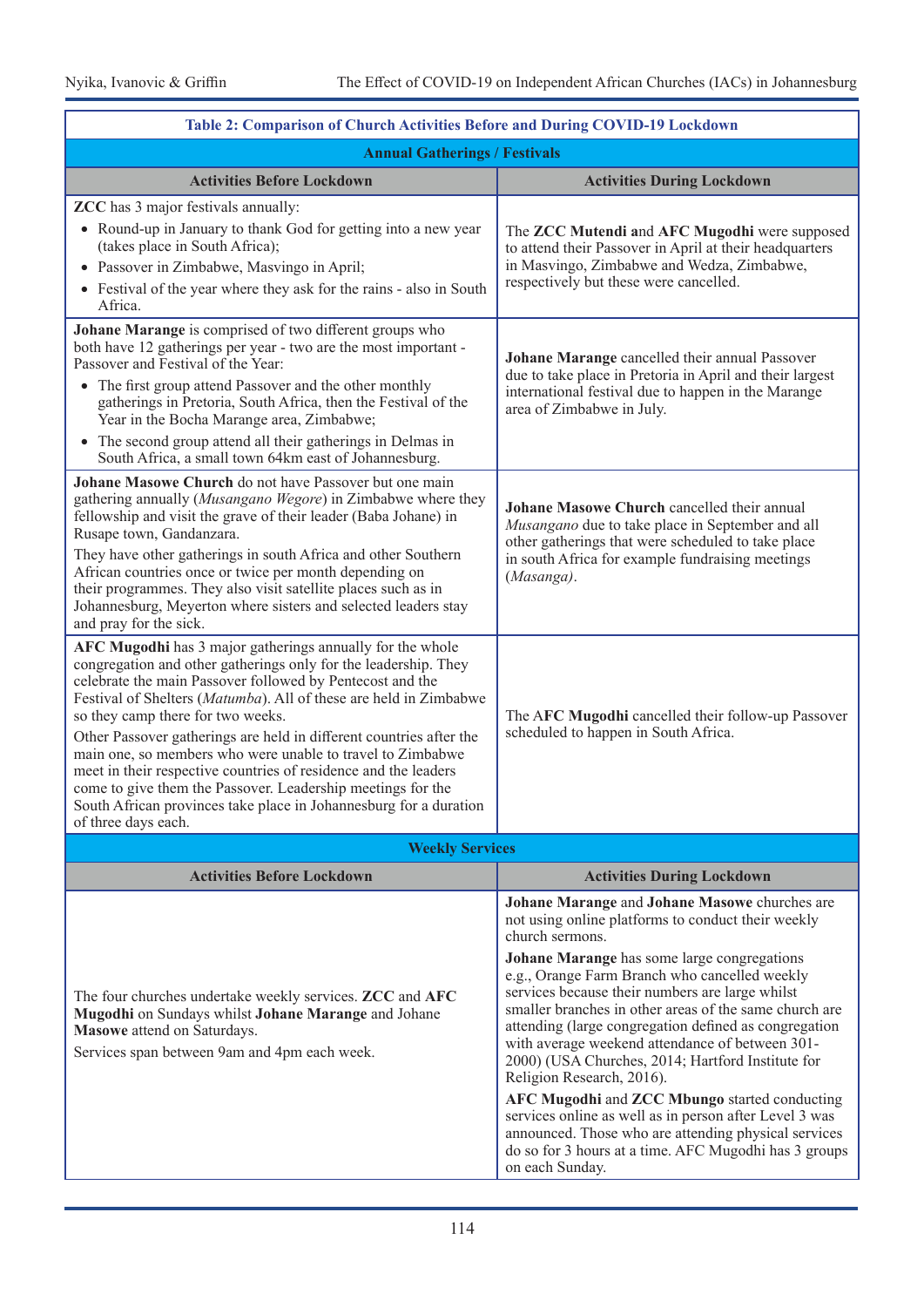| Table 2: Comparison of Church Activities Before and During COVID-19 Lockdown (cont.)                                                                                                                                                                                                         |                                                                                                                                                                   |  |  |  |  |
|----------------------------------------------------------------------------------------------------------------------------------------------------------------------------------------------------------------------------------------------------------------------------------------------|-------------------------------------------------------------------------------------------------------------------------------------------------------------------|--|--|--|--|
| <b>Prophecy</b>                                                                                                                                                                                                                                                                              |                                                                                                                                                                   |  |  |  |  |
| <b>Activities Before Lockdown</b>                                                                                                                                                                                                                                                            | <b>Activities During Lockdown</b>                                                                                                                                 |  |  |  |  |
| All four churches have time for prophecy during their weekly<br>services                                                                                                                                                                                                                     | Prophetic messages were passed on using phones or<br>where necessary followers travelled to convey the<br>message or carry out instructions from the Holy Spirit. |  |  |  |  |
| <b>Healing, Laying of Hands</b>                                                                                                                                                                                                                                                              |                                                                                                                                                                   |  |  |  |  |
| <b>Activities Before Lockdown</b>                                                                                                                                                                                                                                                            | <b>Activities During Lockdown</b>                                                                                                                                 |  |  |  |  |
| All of the churches practice healing through laying of hands<br>during their church services and at festivals. This is also done<br>when there is need - for instance, they visit their members at<br>home to lay hands on them when one gets sick during the week or<br>they are bedridden. | Although regulations did not allow movement, church<br>leaders continued to visit the sick at home and prayed<br>for others over the phone.                       |  |  |  |  |

*In terms of raviros* (religious healing concoctions)*mostly, our Bishop has encouraged everyone to prepare their own raviros but if it happens they need to drink things like tangandas tea and other complicated mixes. Maybe those could be tricky and they would have to call Vadzidzisi (church leaders) who stay close to them who would go and prepare the concoctions for them provided it is allowed at their residence. If not, we would have to plan for them to go somewhere where their raviros can be prepared for them* (R9).

The leader of Johanne Marange Church also agreed that during times of emergency they were required to ignore social distancing measures and heal the sick:

*In things like illnesses, if we hear anyone of us is ill, we go there and pray for them, if anyone gets deceased, we also go there and support them financially and emotionally* (R11).

From the interviews, it appears that congregants believe there are no theological implications of not attending the core festivals. They believe it was God's plan this year. They acknowledge this is unusual for them considering these festivals are at the core of their liturgical calendar and it strengthens their faith. As discussed by R2 and R3, congregants also use these festivals for visiting their church shrines (Baba Johanne's grave for the Johane Masowe congregants) for upliftment of their spirit and for seeking healing and prophecy, especially since these are times and places when all come from far and wide to congregate in one place. Now they continue to get prophecy and healing but from local members of the church.

Findings of this research show that the churches under study do not own their church buildings. They congregate either in open spaces or in rented places such as schools and community halls. This has meant that there can be no church activities because government owned properties had to fully comply with government regulations before any gatherings could take place on their premises. Other church activities affected by the lockdown included main activities such as prophecy and healing through the laying of hands. Table 2 provides a comparison of the main church activities before and during lockdown. Despite some earlier variations, all churches cancelled their annual festivals within the lockdown period (from 28 March 2020 until further notice).

#### *Perception of lockdown measures*

Respondents show consent with the measures put in place by the authorities. They agree with hygienic measures to help keep people safe during pandemics. R14 discusses:

*Oh yes, it makes sense like we said, this is hygiene control and basic human hygiene practices, whether you are a believer or not. You can't expect miracles ... wash your hands* [after] *touching contaminated items, you must practice basic hygiene, wash your hands, sanitise and so forth. So, there is nothing evil here, it's just common sense.* 

Churches under study have adhered to these measures but with exceptions. There was a very low compliance by IAC members in this study in wearing of masks at church gatherings. They continued to visit sick members and pray for them, laying hands and delivering prophetic messages whenever possible when authorities were not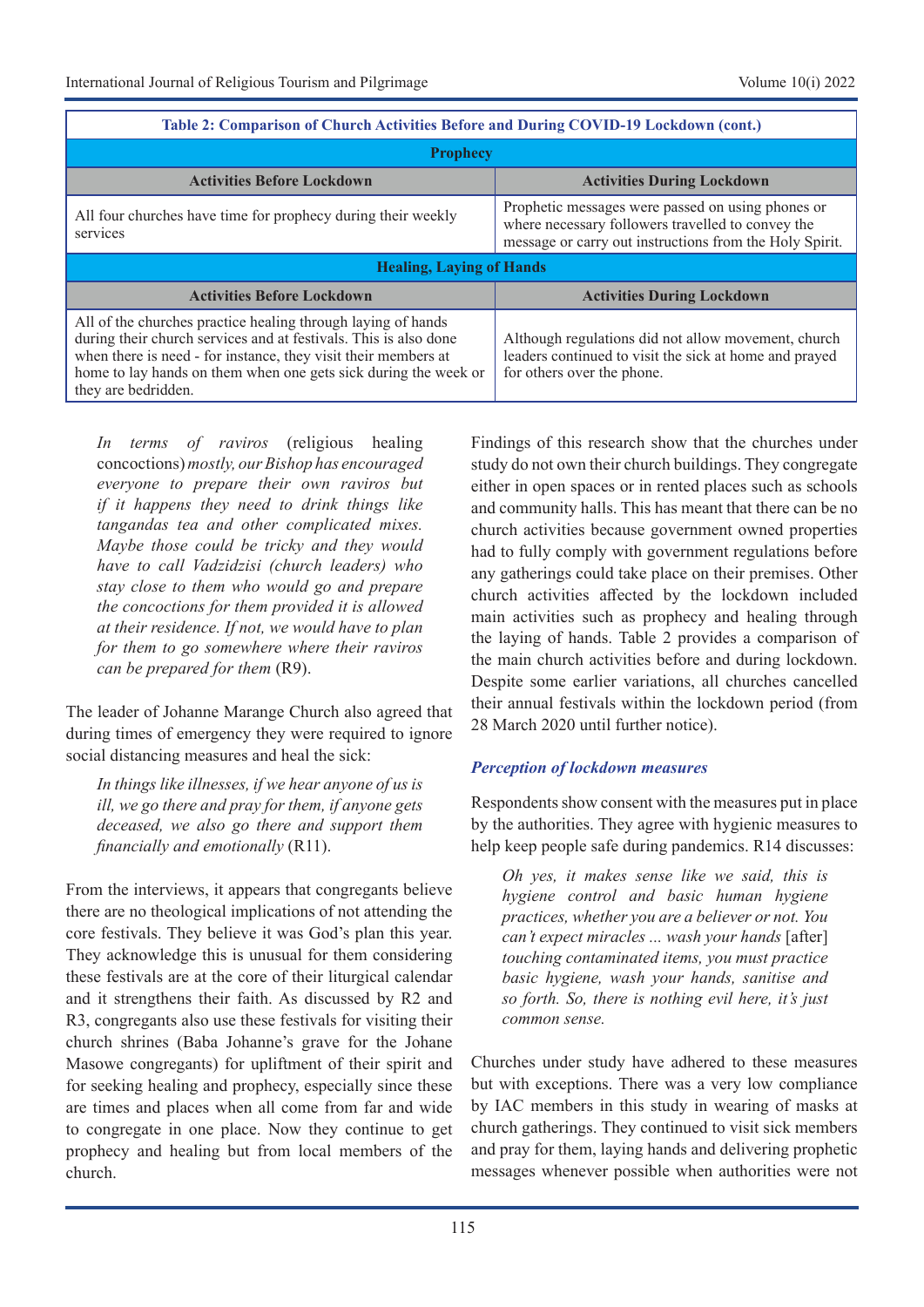present (R6, R9). When they could not meet in their usual open spaces, community halls and schools, they opened their homes for church services and meetings. It is clear from these actions that it is very difficult to control all religious activities. Only public and large gatherings (more than 100 people) were controlled, otherwise the rest of the smaller meetings continued. As mentioned by R3 they even went to pray in the mountains during lockdown.

Study respondents considered that it would be appropriate for authorities to undertake consultations with religious representatives of all religious groups, since churches operate differently. This makes decisions inclusive, as some of the regulations appear to contradict what African churches do, such as forbidding the laying of hands for healing and reduced the number of hours they spend at church. In relation to the various regulations, participants mentioned that their leaders have encouraged them to follow the guidelines. The Johanne Marange Leader (R1) pointed out:

*I think more consultations should have been made with different churches before enforcing these regulations because the way for example catholic churches and Pentecostal churches operate is totally different* (R1).

One respondent reckons that people of prayer have emergency situations similar to medical ones, therefore, they should be given permission to help their congregants facing so called 'faith emergencies'. A Johanne Masowe congregant (R5) discusses this:

*These regulations, we understand them that is why we opted to suspend our services for now. But we have emergency situations like someone gets sick and we need to pray for them— we have to go and pray for them because for us this is how we get healed* (R5).

## *Responses of churches to challenges caused by lockdown*

A recent observation that technology is changing religious activities in a similar way to other areas of life is proven true in this lockdown context (Rashid, 2018). Two out of four of the churches attest to having embraced the use of online platforms for communion (ZCC & AFC Mugodhi) the other two did not (R9, R6). Congregants had financial challenges during the lockdown and this was manifest in not having access to internet data, so they either did not

partake in online services or formed small cell groups and shared internet access as discussed by R7, R10. Congregants and leaders reported having kept in touch via social media platforms, to assist in strengthening each other's faith during this difficult time. However, Johane Masowe and Johane Marange churches believe that a church should fulfil communal dimensions for Christians through face-to-face interaction. Some respondents mentioned how they missed congregating for the church as it provides for them a strong emotional support system (R7, R8). R7 says he does not believe church services should be held over any online platform because they are divine activities and this act of recording and sharing it online removes the holiness, so they prefer to wait until face-to-face communions resume.

*We are used to casting out demons in a physical congregation and not on zoom we can't even 'speak in tongues'; we as apostolic people like to do our things in private that way, we show reverence for the Lord* (R7).

Those not using digital platforms were praying with their families at home until lockdown passes. Respondents claimed that the pandemic is a fulfilment of prophecy, signalling end times or Christ's second coming (R1, R6, R9, R10). They argue it is normal to have a pandemic because everything has its set time and this, like all other challenges, shall pass. At least one member from each church mentioned that the Holy Spirit warned them such a disease would come, and they should pray to be protected. Infection from the disease meant that one did not follow the previous instructions of the Holy Spirit or one is not following the doctrinal laws (R5).

Differences of opinion among believers was noted in the interviews. There is a belief that one's faith enables healing if it is sufficiently strong (R11, R12). However, R10 notes that this pandemic cannot be healed through faith, otherwise all the prophets whose churches were proclaiming healing miracles in the past would be helping out the world at such a difficult time. A Johanne Masowe congregant (R5) on the other hand believes the disease can be healed through prayer and faith because they know of someone who was healed and tested negative to the virus after drinking concoctions prescribed to them by the Holy Spirit through church prophets.

As for maintaining balance between faith needs and lockdown regulations, the churches struggled. They had to bend the lockdown regulations in order to take care of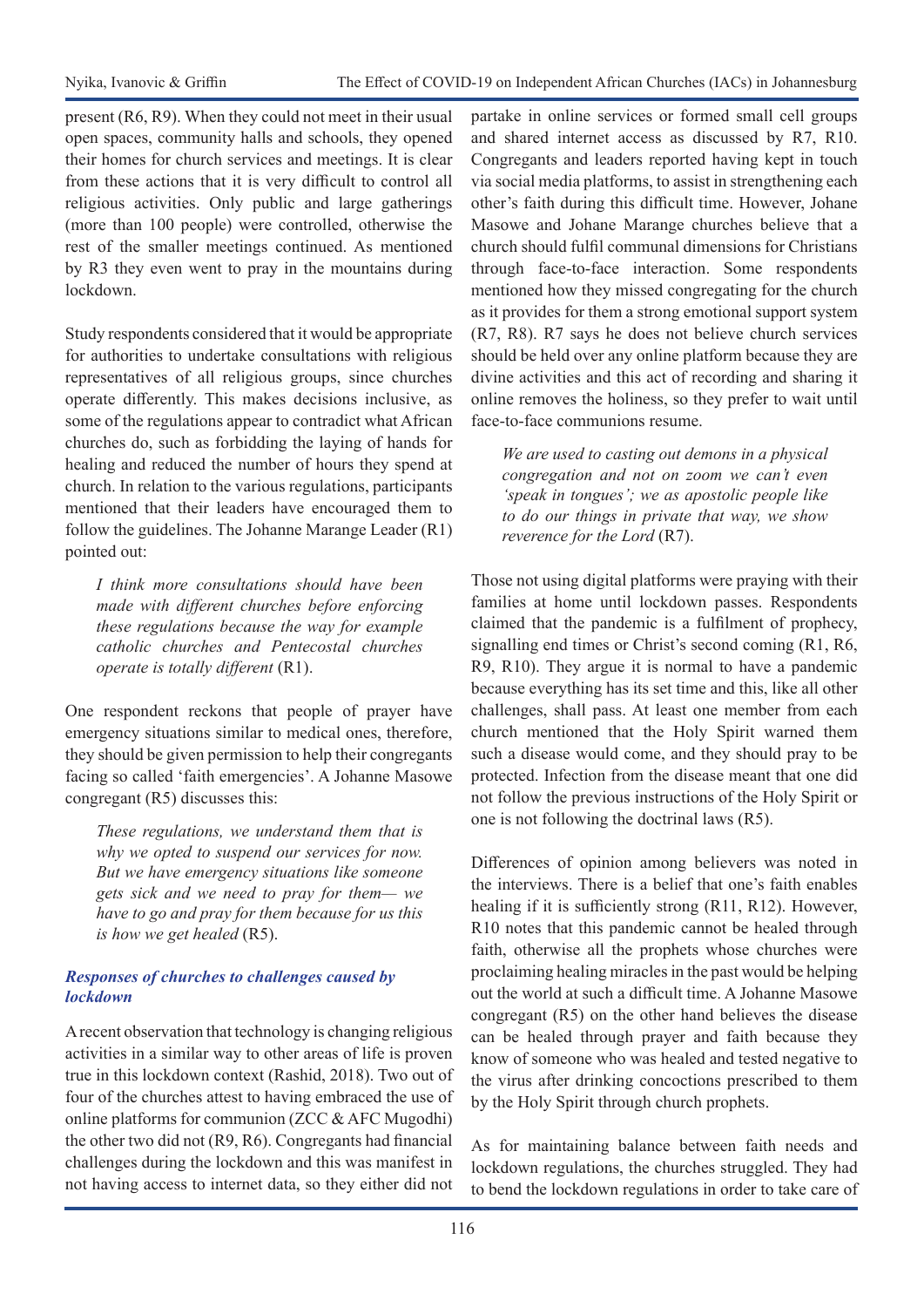their flock during these difficult times although they feel their actions were justified (R3, R4). To satisfy their faith needs they opted to attend church services in backyards, where authorities would not see or question them (R12, R3).

### *Impact on finances*

The pandemic lockdown impacted the churches' finances negatively. Some church members lost their jobs and others struggled to make ends meet - they make a living as vendors through buying and selling on the streets. Most in the entrepreneurial field have been in a dire situation (in particular this impacts Johane Masowe and Johane Marange churches as their doctrines teach against formal employment). Johane Masowe respondents nevertheless report they have started to get their businesses back on track since lockdown Level 3 was implemented and their situation is improving. Evidence from the data shows the situation has made the church suffer financially because they could not afford to pay building rentals (R6) or fulfil responsibilities such as taking care of leaders and sisters who do the work of  $God - this$  is a serious blow  $(R1,$ R4, R10). These churches have struggled to cover their financial responsibilities because they do not have other sources of income besides contributions from members and because times are difficult for everyone, little or nothing is being contributed to the church.

Although each of the congregants reported that their incomes have been impacted by the lockdown, the respondents have still sustained their contributions to the church, though in reduced amounts. A study on charitable giving in American churches shows that this has declined significantly since the COVID-19 lockdown (Dallas, 2020), so this seems to be a universal trend in churches. African congregants' continuous support shows how much the people in African churches value commitment to their church and what they believe in. Though things are difficult for everyone (specifically developing nations), members continue to support the needy in their community. On the other hand, not having any fundraising activities or not having funds for emergency times like these, could be viewed as being disorganised. For instance, Johane Masowe church had sisters who were stuck in another country and were struggling to fund their return because of the pandemic (R1, R4). From another viewpoint, the fact that money is only contributed when a need arises could be viewed as a way to curb corruption and being economical. It would

also appear that some of the churches are not very eager to discuss their financial affairs, ZCC Mutendi leader (R9) asked why the interview had so many questions concerning money.

#### *Future lessons*

According to this study, not much has been learned by the congregants from this pandemic experience. African Apostolic churches seem rigid in their beliefs and they shall not carry any permanent changes from this experience into the future (R3). After this episode is over, everything will go back to normal. Some suggest that COVID-19 will continue to exist for years to come, therefore, hygienic regulations shall continue to exist among church congregants (R14). Others suggest (R8) that because church members are now in the habit of not attending the church at all or for a reduced amount of time, this may break the habit of attending church in the future or reducing the amount of time people spend at their church. Dein *et al.,* (2020:4) made a similar observation in their study suggesting that 'a long period of lockdown may well break the habit of church attendance for a sizeable number of attendees'. Church leaders fear that this will reduce the number of churchgoers post-pandemic. There is a fear that congregants already struggling, might not financially recover post-pandemic, which will further impact negatively on church finances. Fears of infection are also very present, with some mentioning that breadwinners could perish leaving their families stranded (R10).

An interesting lesson mentioned in the interviews is that this pandemic will teach African religious people not to panic in future and not try to link everything that is happening in the world to apocalyptic and biblical beliefs.

*What might happen is religious people might learn not to cause stampedes or start being radical about the end of the world and all sorts of imaginations* (R14).

This respondent envisages that this will teach people how to deal with pandemics in the future because they have experienced it first-hand.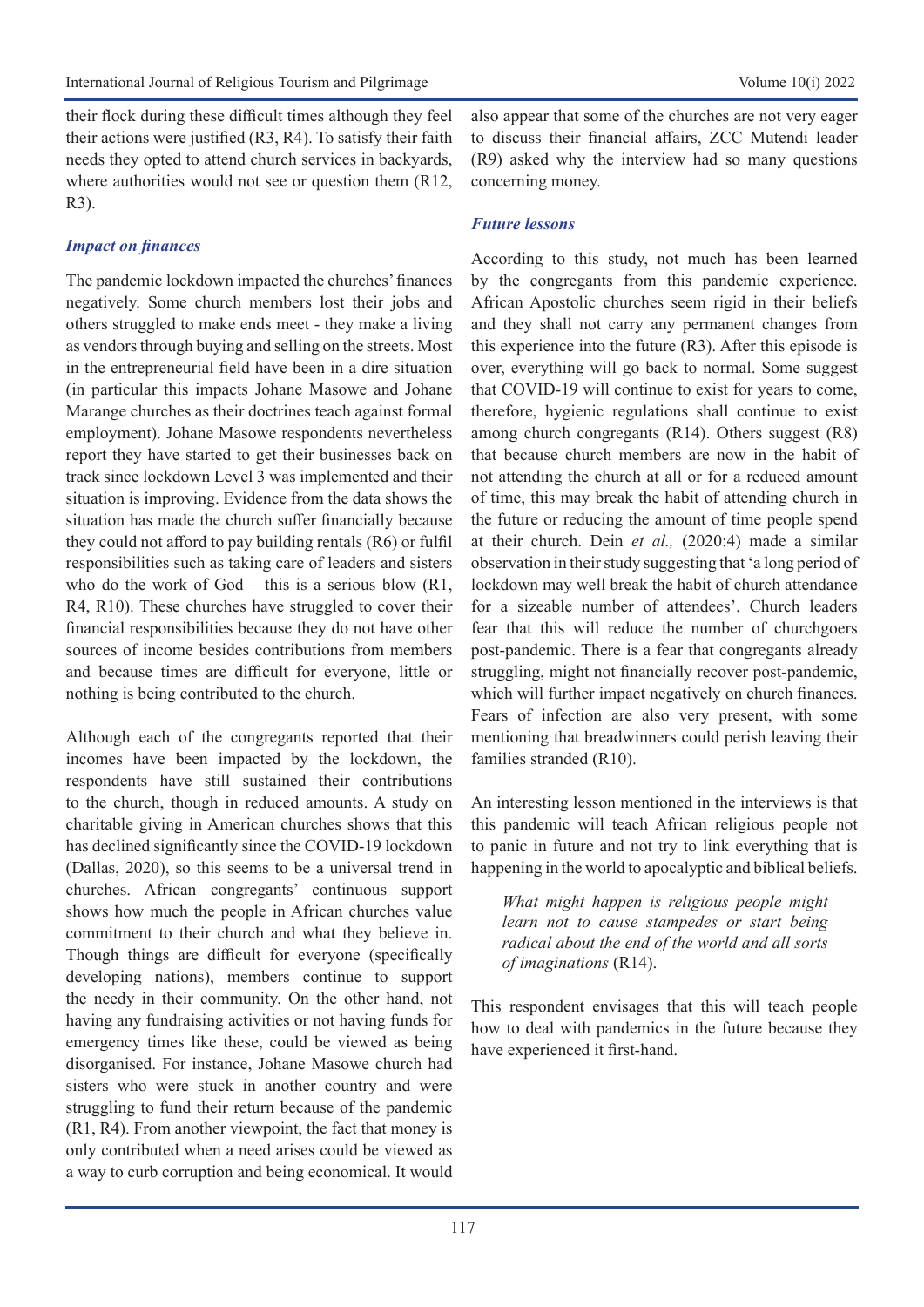## **Conclusion and Recommendations**

In summary, this study aimed to investigate the effects of COVID-19 lockdown regulations on the religious activities of IACs in Johannesburg. Clearly, COVID-19 lockdown regulations had a significant impact on religious activities as they led to the cancellation of all annual religious events such as the Passover among others – these were cancelled by all four churches under investigation. Findings further show that the churches accepted the lockdown regulations although they did not fully comply. They continued to hold secret gatherings at congregants' houses and did not adhere fully to social distancing measures during these meetings. For each of the churches, the leaders were worried about the financial repercussions of the pandemic as financial contributions from congregants dwindled to almost nothing. The interviews also showed that IACs are frugal in nature when it comes to their finances as typically, they only gather finances as and when they are needed.

In the past, churches have been known to be reluctant in complying with government regulation during pandemics. It is interesting to note that the findings of this research confirmed this has also been the case with COVID-19 and the Independent African Churches. Data show that church members feel authorities do not fully consult them when they set these regulations and some of the regulations go against what they believe, which is why they do not fully comply.

In future, it is important for authorities to recognise how actions such as lockdown regulations impact all sectors of the economy, in particular areas like religious communities whose religious gatherings stimulate economies. They need to devise ways that would minimise this impact. For instance, in Saudi Arabia, they did not totally cancel the Hajj, they just delayed it, put measures in place, accepted only pilgrims from within their national borders and thus controlled both the activities and numbers of pilgrims. This prevents the total collapse of a sector and minimises the impacts on the communities involved.

It is noteworthy that lessons from the Ebola pandemic were learned and the South African government was in consultation with church leaders before imposing any COVID-19 restrictions. So, the government ensured a buy-in from church leaders and this is the major lesson. The government could not compromise the overall safety of its citizens in order to satisfy the religious needs of some but had to ensure compliance of the churches through negotiations. For example, Churches were allowed to perform burials with 50 people in attendance which was more than what was allowed for outdoor gatherings in level 5. While the beaches were closed during December holidays, public burials were allowed with 100 people indoors and not more than 250 outdoors. In return for being consulted and involved in decision making related to health measure strategies, churches could play a major role in the future - educating people about the benefits of vaccination and supporting of the government's efforts.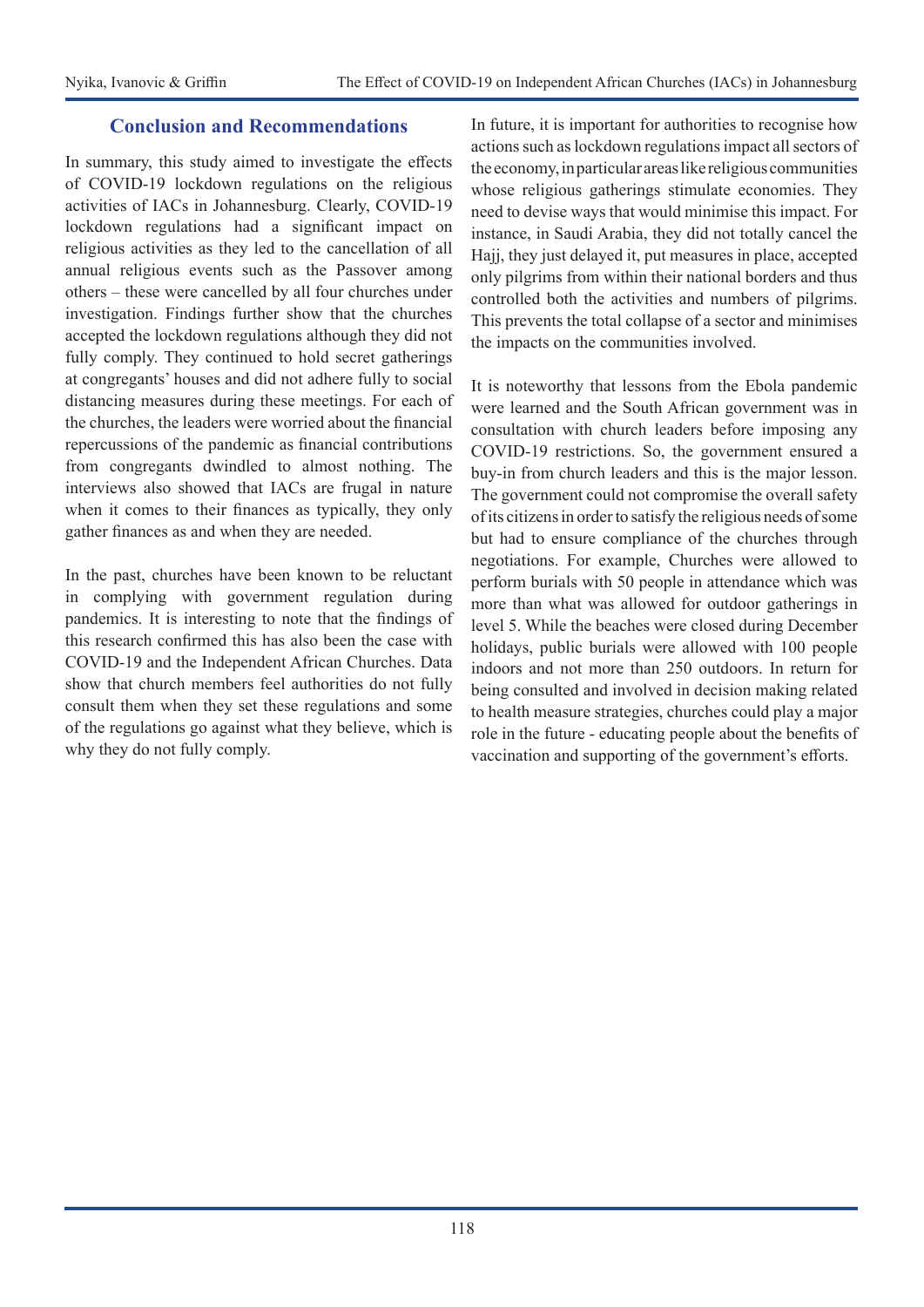#### **Bibliography**

- Apleni, L. and Henama, S. (2017), 'Motivation for tourists' participation in religious tourism in Eastern Cape: a case study of Buffalo City, South Africa', *African Journal of Tourism and Leisure,* Vol. 6, No. 2, pp. 1-20.
- Berkley Forum (2019), 'Religion and urban planning, challenges and possibilities', Available from [https://](https://berkleycenter.gergetown.edu/posts/religion-and-urban-planning) [berkleycenter.gergetown.edu/posts/religion-and-urban](https://berkleycenter.gergetown.edu/posts/religion-and-urban-planning)[planning](https://berkleycenter.gergetown.edu/posts/religion-and-urban-planning). [Accessed 02 December 2020).
- Bompani, B. (2010), 'Religion and development from below: independent Christianity in South Africa', *Journal of Religion in Africa*, Vol. 40, No. 3, pp. 307-330.
- Burchardt, M. and Becci, I. (2013), 'Introduction: religion takes place producing urban locality', Becci, I., Burchardt, M. and Casanova, J. (Ed.'s), *Topographies of Faith,* Brill, Boston, pp.1-21.
- Coser, LA. (1977). *Masters of sociological thought: Ideas in historical and social context.* New York: Harcourt Brace Jovanovich, Inc.
- Creswell, J. and Creswell, D. (2018), *Research design: qualitative, quantitative, and mixed methods approaches.* SAGE, Los Angeles.
- Collins-Kreiner, N. (2010), 'Researching pilgrimage: continuity and transformations', *Annals of Tourism Research*, Vol. 37, pp. 440-56.
- Chadha, H. and Onkar, P. (2016), 'Changing cities in the perspective of religious tourism - a case of Allahabad', *Procedia Technology*, Vol. 26, pp. 1706-1713.
- Chitando, E. (1991), 'Spirit type churches as holistic healing movements: a study of the Johane Masowe weChiShanu church*'*, BA Honours dissertation, University of Zimbabwe. Zimbabwe.
- Dallas, K. (2020), 'More prayer, fewer donations: how the coronavirus is changing peoples' religious habits'*,* [online] Deseret News. Available from [www.deseretnews.com.](http://www.deseretnews.com/), [Accessed 12 July 2020].
- Daneel, M.L. (1971), *Old and new in Southern Shona Independent Churches*. Mouton, University of Michigan.
- Dein, S., Loewenthal, K., Lewis, C.A and Pargament, K.I. (2020), 'COVID-19, mental health and religion: an agenda for future research', *Mental Health Religion and Culture*. Vol. 23, No 1, pp.1-9. Engresi, I., Fatih, K. and Bayrum, B. (2014), 'Economic impact of religious tourism in Mardin, Turkey', *Journal of Economics and Business Research*, Vol. 18, No. 2, pp.7-22
- Duran-Sanchez, A., Álvarez-García, J., Río-Rama, M and Cristiana Oliveira, C. (2018) Religious Tourism and Pilgrimage: Bibliometric Overview**.** *Religions*, Vol 9, pp. 249
- Greg, N. (2020), 'Religious services to resume under lockdown level 3 but limited to 50 people', Daily Maverick, [online] Available from [www.dailymaverick.co.za.](http://www.dailymaverick.co.za/), [Accessed 20 July 2020].
- Griffin, K.A. and Raj, R. (2017), 'The importance of religious tourism and pilgrimage: reflecting on definitions, motives and data'*, International Journal of Religious and Pilgrimage,* Vol. 5, No. 3, Article 2.
- Ivanovic, M. (2009), *Cultural tourism*, Juta Academic, Cape Town.
- Hartford Institution for Religion Research (2016), *Megachurch Definition*, Available from <http://web.archive.org>, [Accessed 24 August 2021].
- Hill, G. (2019), 'African Initiated Churches and African Earthkeeping movements', Available from [www.youtube](http://www.youtube), [Accessed March 2020].
- Jules-Rosette, B. (1987), 'New religious consciousness and the state in Africa: selected case studies', *Archives de Sciences Sociales des Religions 32e,* Vol. 64, No.1 pp. 15-35
- Kealotswe, O. (2004), 'The rise of the African Independent Churches and their present life in Botswana. Who are the African Independent Churches (AICs): historical background', *Studies in World Christianity*, Vol.10, No. 2, pp. 205-222.
- Kealotswe, O. (2014), 'The nature and character of the African Independent Churches (AICs) in the 21<sup>st</sup> Century: their theological and social agenda', *Studia Historiae Ecclesiasticae*, Vol. 40, No.2, pp. 227-242.
- Knott, K., Krech, V. and Meyer, B. (2016), 'Iconic religion in urban space', *Material Religion,* Vol.12 No. 2, pp. 123- 136.
- Leavy, P. (2017), *Research design: quantitative, qualitative, mixed methods, arts-based participatory research approaches,* Guilford Press, New York.
- Marshall, K. and Wilkinson, O. (2020), 'Religion and COVID-19; Four lessons learnt from Ebola experience', Available from Oxfarmblogs.org>religion-and-Covid. [Accessed 15 March 2020].
- Martinez-Arino, J. (2018), 'Conceptualising the role of cities in the governance of religious diversity in Europe', *Current Sociology*, Vol 66, No. 5, pp. 810-827.
- Mubarak, N. and Zin, S. (2020), 'Religious tourism and mass religious gatherings - the potential link in the spread of COVID-19: current perspectives and future implications', *Travel Medicine and Infectious Disease*, Vol. 36:101786. doi: 10.1016/j.tmaid.2020.101786.
- Mordue, T. (2017), 'New urban tourism and new urban citizenship: Researching the creation and management of postmodern public space', *International Journal of Tourism Cities,* Vol. 3, No. 4, pp. 399-405.